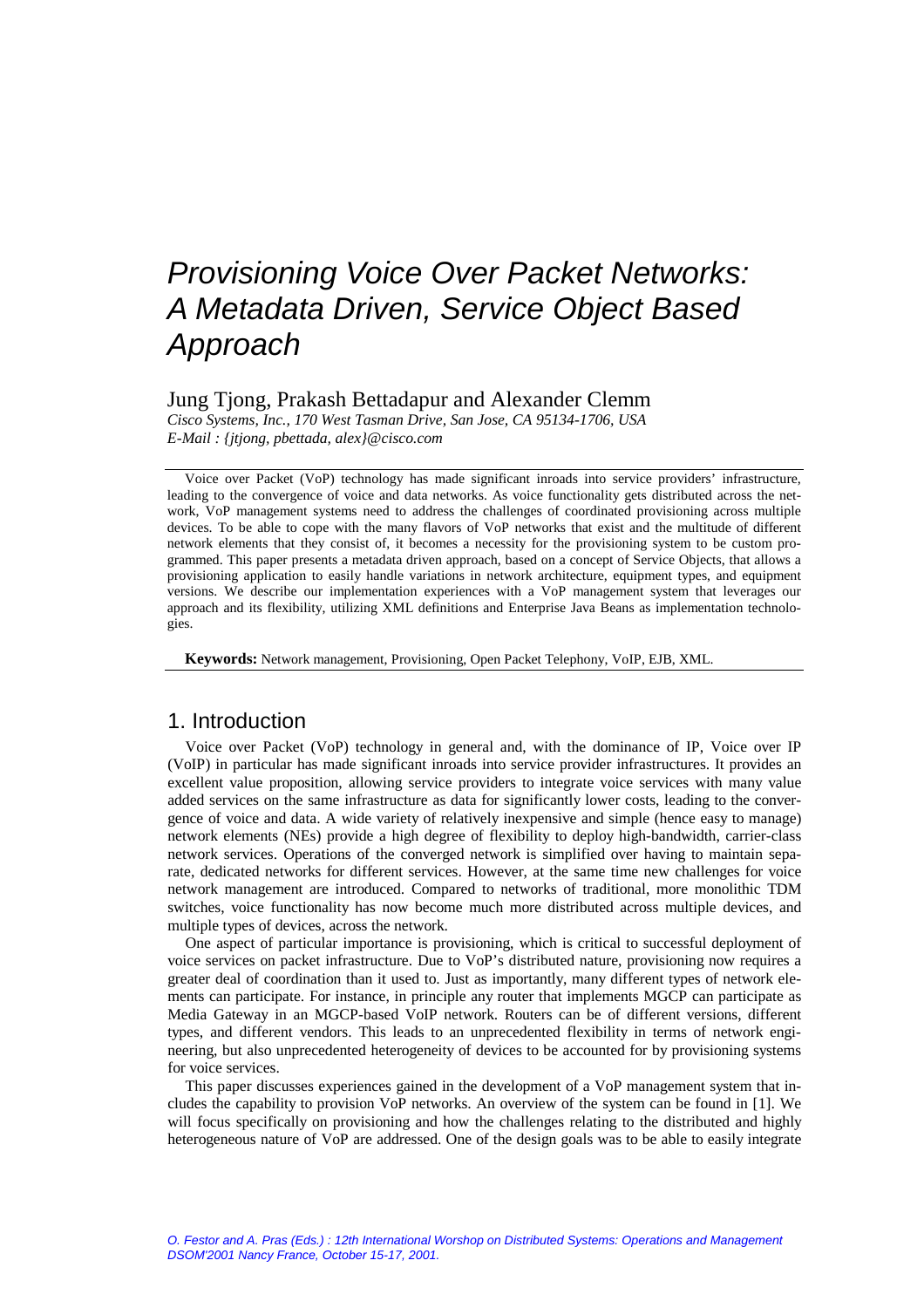management applications with various types and versions of network devices, network architectures and control protocols, with initial focus on MGCP. To this end, we propose an approach based on a concept that we call Service Objects, driven by metadata, to provision the network. This concept allows to deal with the dynamic, heterogeneous and distributed nature of VoP networks rather nicely, making it easy to adapt the system to different network architectures and rapidly incorporate new types and variations of devices. We describe our implementation experience building a provisioning application as part of a VoP management system, which confirmed the flexibility of our approach. Our system leverages XML [9] and Enterprise Java Beans (EJB) [4] as implementation technologies whose value in building management applications has been documented before (e.g. [2, 5]). No inferences about Cisco's product direction or product features should be made.

Section 2 gives an overview over the managed VoP network architectures and outlines some management considerations. Section 3 presents our VoP management system, which includes the provisioning subsystem, and its architecture. Section 4 elaborates challenges in building VoP provisioning applications, including issues related to object model granularity and versioning. Section 5 introduces the concept of a Service Object (SO) and discusses a supporting architecture that allows SOs to be meta-driven, as well as some implementation considerations. Section 6 describes our implementation experience. Finally, section 7 presents some conclusions.

# 2. VoP Networks and Management Considerations

 Different types of Voice over Packet networks exist, distinguished along the lines of the control protocols they are based on. As mentioned, we were initially concerned with management and provisioning of MGCP-based networks, although we expect our concepts to apply analogously to networks based on H.323 or SIP. (Ku et al have previously described a system for H.323 provisioning [3].) Great flexibility exists in engineering those networks, which therefore come in many different variations. However, they all underlie the same common theme, which is the separation of voice functionality into planes:

The bearer plane deals with transport of the payload. The devices at the edge of the bearer plane are referred to as Media gateways (MGs). They constitute the entities through which the bearer traffic enters the VoP network. When interconnecting VoP and TDM networks, it is the MGs who provide for the TDM to packet (and vice versa) conversion. Routers between MGs provide for the actual bearer fabric (the "data cloud"), shuffling data packets back and forth.

The control plane is responsible for signaling and call control and provides the actual "intelligence" of the network. Its components are commonly referred to as Media Gateway Controllers (MGCs). MGCs control MGs through the MGCP protocol, instructing them when to set up or tear down connections, requesting notification of specific events for further processing, etc.

This decoupling allows the bearer plane to be shared with other services, which might be controlled through their own control planes, utilizing the same transport infrastructure. Please refer to the literature (e.g. [6, 8]) for a more detailed description and further refinements on this subject. Collectively, bearer and control plane can provide functionality analogous to that of traditional PSTN switches, and thus logically replace them. Therefore we term a set of associated MGs and MGCs and the network connecting them as "virtual switch". (This is not to be confused with the term soft switch, which is often used synonymously with MGC but does not include the associated MGs.)

As far as management is concerned, some of the very properties that make VoP technology so attractive also make its management a challenge, including the distribution of functionality, openness, and flexibility. To deploy voice services effectively, all components of the virtual switch must be provisioned in a coordinated way. Please consider the following example borrowed from [1], which lists the steps that are required in establishing a PRI service. The example refers to signaling backhaul, i.e. the concept of transporting signaling payload between the MG and the MGC, as illustrated in figure 1. Signaling backhaul becomes necessary in the event that signaling physically terminates on the MG – the MG, not able to process signaling, needs to forward it to the MGC.

- 1. Add a line with TDM endpoints and a CCS channel on a Media Gateway;
- 2. Instruct the MGC to add a new trunk group and associate it with the customer;
- 3. Instruct the MGC to add the trunks;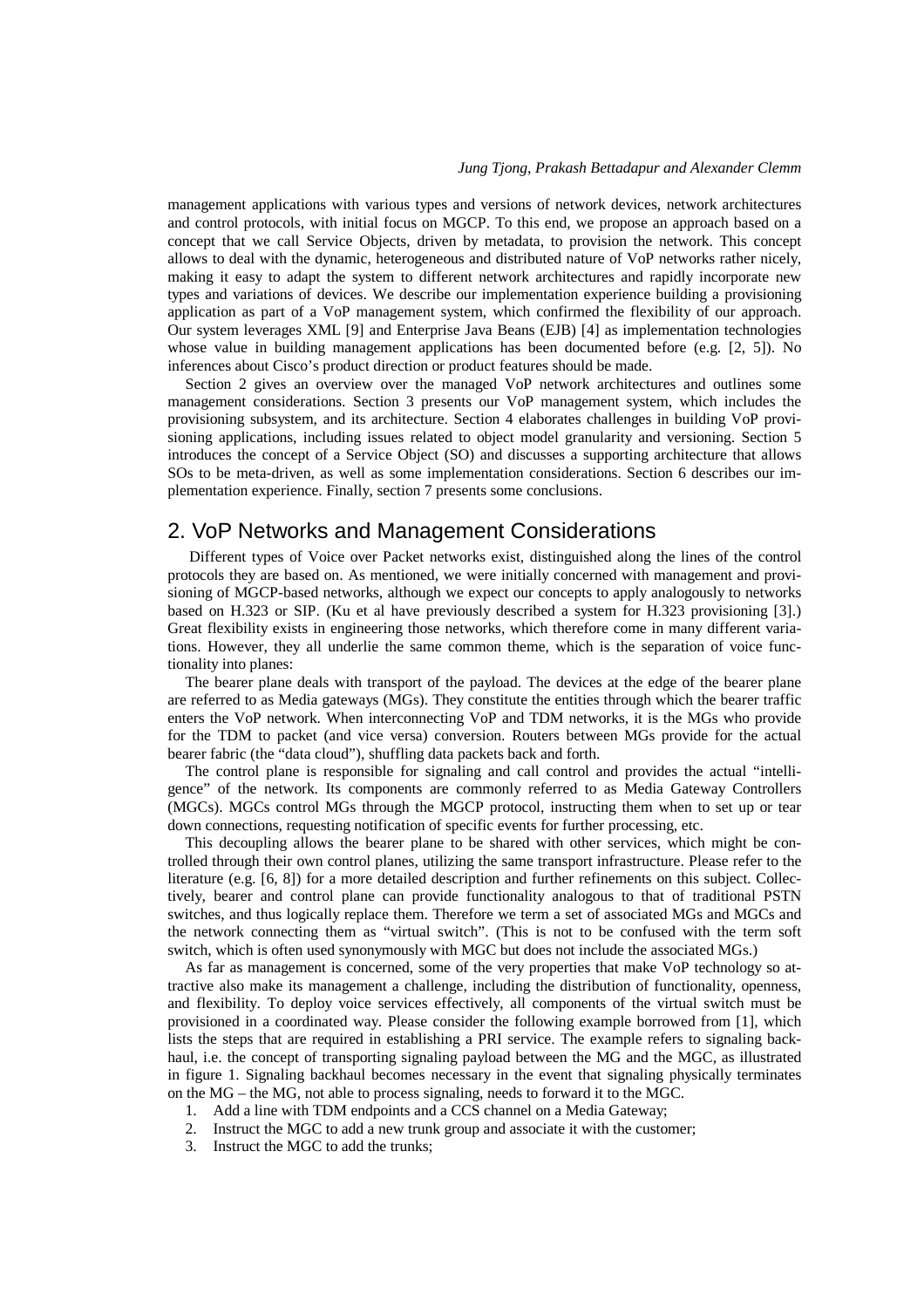- 4. Associate them with the according MG endpoint;
- 5. Verify a signaling backhaul connection has been set up (also, depending on the OPT solution, primary and secondary need to be dealt separately for reliability purposes);
- 6. Set up signaling backhaul connection if required (which involves adding signaling backhaul terminations at both MG and MGC, as well as possibly setup of a layer 2 connection to carry the signaling backhaul connection (e.g. an AAL5 PVC in VoATM deployments);
- 7. Set up a cross connect between CCS channel and signaling backhaul connection at the MG if required (depends on the type of MG).



*Figure 1 - Signaling backhaul and PRI*

This illustrates that many steps can be required to complete the provisioning of a single service, which makes it inefficient and error prone to provide manually. If any of these steps fail, the management system should be robust to retry intermediate steps, or roll back partly completed steps.

# 3. OMS and its Architecture

In order to deal with the management challenge of VoP networks, we have built a management system, which we will dub "OMS" (Open packet telephony Management System). At its core, OMS provides a set of functions that allows users to operate in the more meaningful context of a virtual switch, which in the above example would allow the operator to simply request "add PRI service on the specified line for a specified customer". So, instead of requiring individual operations to be performed at each of the network elements, OMS offers functions such as the following:

- o Turn up/tear down/modify service for a customer
- o Add/remove/modify a customer
- o Create/delete/modify trunks, trunk groups, routes, route lists
- o Associate or disassociate an MG from a virtual switch

All these functions are provided as if they were single operations, hiding the underlying operational complexity of having to deal with multiple operations across multiple network elements from the user, thus greatly improving operations efficiency and accuracy. In the following we will focus on the provisioning application that is provided by the system.

The basic OMS architecture as it pertains to provisioning is shown in Figure 2. It consists of the following components:

- o The Managed Object (MO) Repository realizes the conceptual object model required by the applications.
- o The Discovery Modules interacts with the underlying EMSs and populates the MO Repository.
- o The Behavior Modules implement specific MO operations.
- o The Provisioning Subsystem consists of modules for configuration management.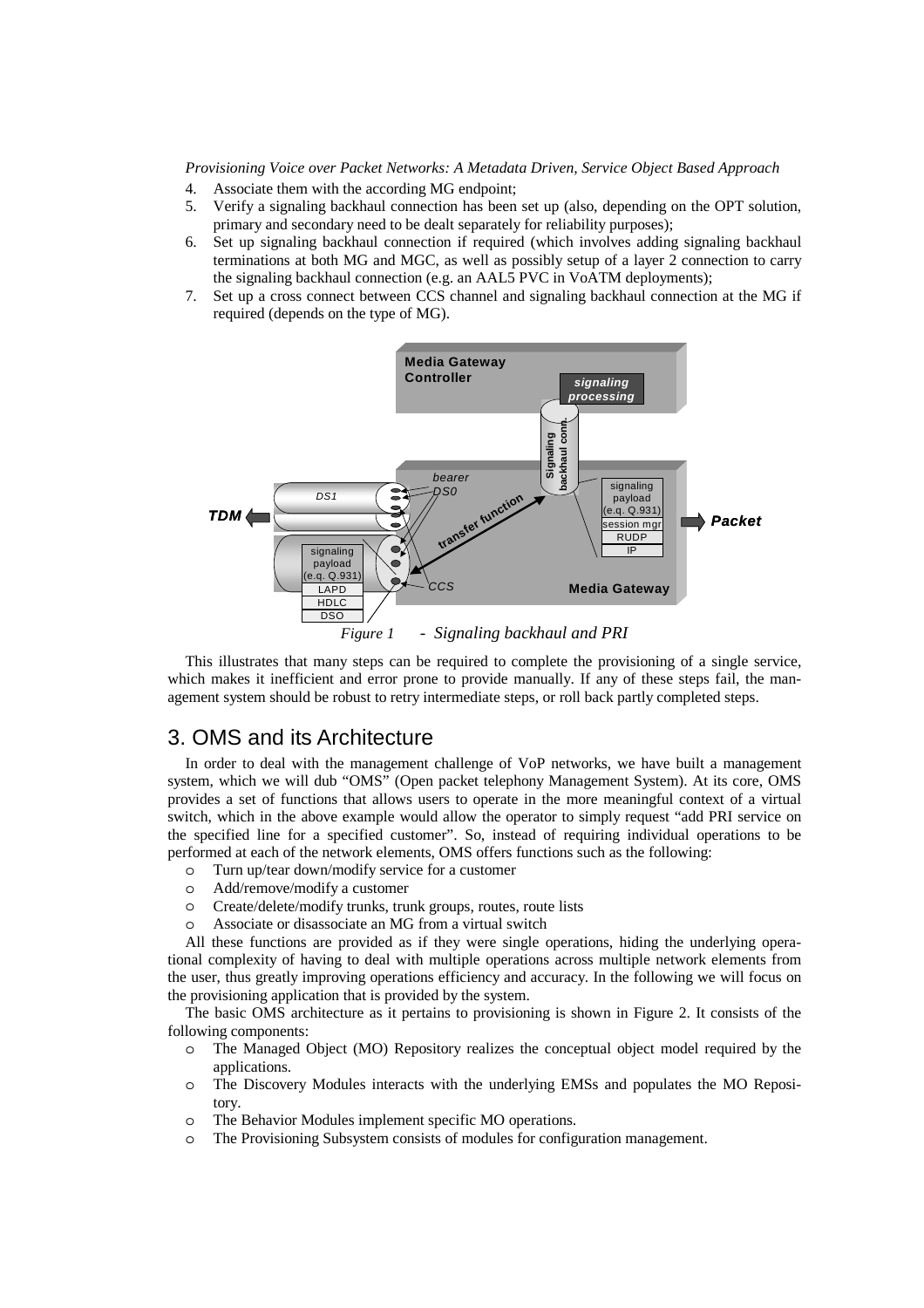The Provisioning Subsystem functions by creating, modifying, deleting, or invoking actions on the MOs in the MO Repository. The MO Repository shields applications from having to interact directly with the network elements respectively their element management systems (EMSs), making transparent the specific way in which the NEs are accessed. Behavior modules and discovery modules implement MO operations and populate the MO repository respectively.



There are two categories of MOs, as depicted in figure 3: Virtual Entity MOs provide the abstraction of the virtual switch as a whole and the components and services that it provides, aggregating information across network devices and coordinating between them as necessary. They essentially form a management hierarchy on top of Device MOs, which represent the actual network elements and their resources, such as MGs and MGCs. An M.3100 based object model [7] is used to model the Device MOs and the Virtual Entity MOs. It is generic enough to accomodate multiple network architectures and different flavors of MGs and MGCs. The model can also be extended to support multiple control protocols. As we shall see in the next section, despite the model's power, there are a lot of practical issues to utilize it directly for provisioning applications in an environment as dynamic and heterogeneous as VoP.

# 4. Challenges in Building a VoP Provisioning Application

Key to our provisioning application and indeed to our entire management system is the object model on which to operate. Providing the object model in a middle tier in an n-tier management system architecture provides a great advantage of allowing to separate the application logic from details of how to interact with the underlying systems and NEs. This makes the system more robust and easier to maintain.

In general, new variations of NEs that map to the same abstractions, i.e. MOs, will lead to extensions in the MO layer. For instance, extensions in the behavior and discovery modules will be required for those MO classes whose mapping is affected by the new variation, as it differs from before. In this case, no application layer modifications are necessary. However, when a new NE introduces some new properties that need to be considered in provisioning, the object model itself will have to be extended. The generic model that the management is based on provides the necessary flexibility to handle multiple flavors of MG and MGCs, and can accommodate the extensions. Of course, in addition to extensions in the MO layer, changes to the application itself become necessary in order to account for the new extensions in the object model.

In the VoP management domain, those kinds of scenarios occur constantly. For instance, new types of Media Gateways that are introduced into the network must be supported. A single network may also have multiple versions of the same components. For example, some of the MGs may be at version 1.1, and some others at release 1.2. It is not practical to expect that the network be upgraded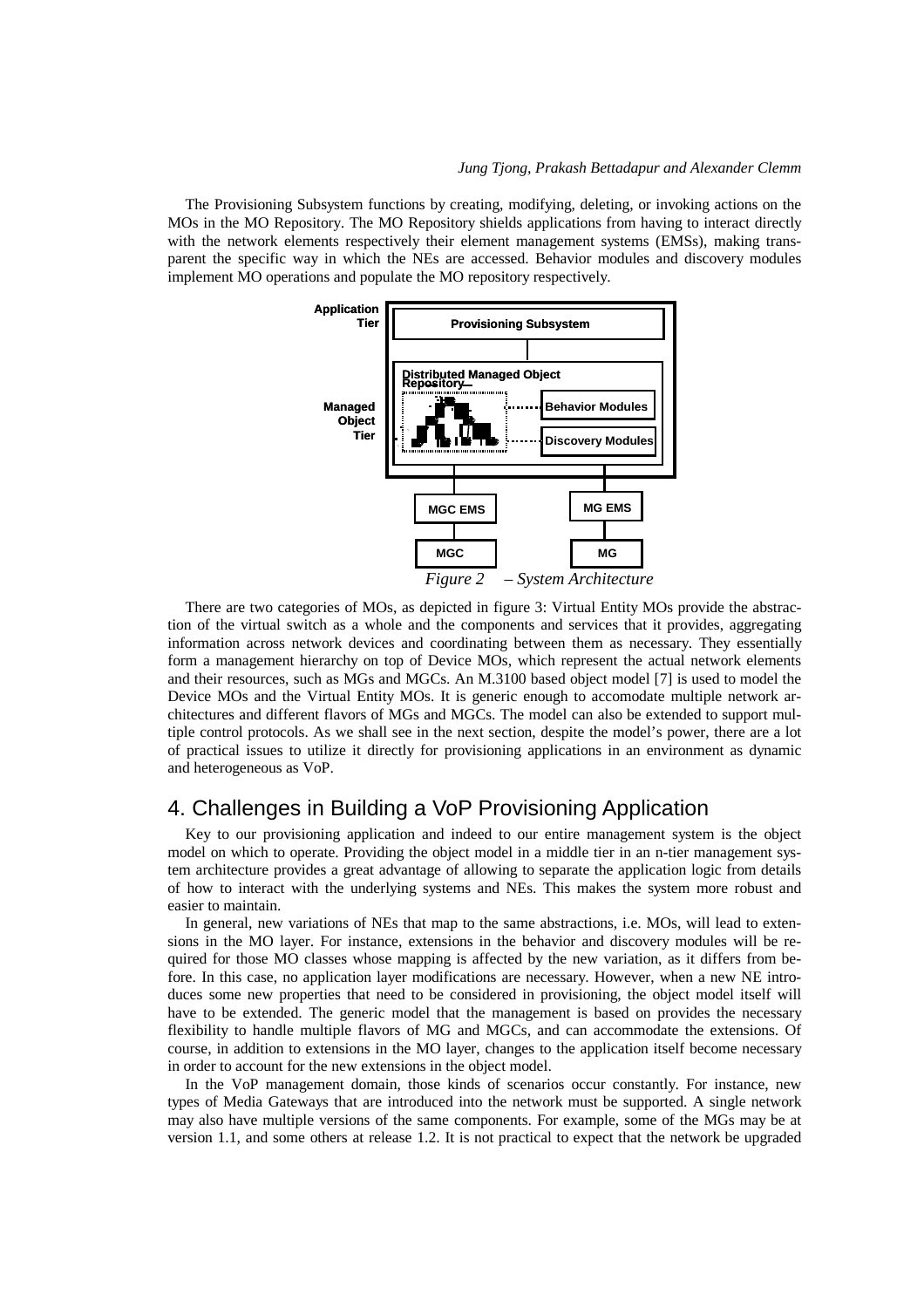to the same level at the same time. Even with a concept as compelling as that of an MO layer, this environment where multiple flavors of nodes and multiple versions of object instances have to be accommodated on an ongoing basis introduces challenges for the development of provisioning applications. Those challenges include the tradeoff between fine-grained and coarse-grained object models, i.e. flexibility and ease of extensibility vs. performance considerations, and the ability to keep up with new variations of devices that have to be mapped to.



# *4.1. Object Model Granularity*

An object model in the MO Repository allows the OMS applications such as the provisioning subsystem to work with multiple implementations of the network elements such as different types of MGC and MG by factoring out their common facets into common classes and placing their differences into subclasses. In general, fine-grained models are able to accommodate new types of devices much more easily than coarse-grained models, which have a tendency to break in such scenarios. This is because the fine-grained model tends to separate out the atomic concepts in a domain, which can then be combined at will in virtually any variation, while coarse-grained models need to make assumptions about how some of these concepts are combined in a particular domain. The ability to adapt to any kind of VoP network was a key goal for our system; hence we decided to go with a finegrained model. This introduces a set of issues for our system to deal with:

- Minimizing application complexity. A fine-grained model can lead to issues of application complexity vs. a coarse-grained model, because the application has to worry much more about how to combine different concepts that are scattered around, linked by a multitude of relationships. Multiple objects per operation implies more complexity in getting, and especially creating, modifying and deleting the objects as transactional control, both across the objects and the network element entities that the objects represent. Certainly, a user or client application will not want to be exposed to these issues. However, they apply even if the transactional control is delegated to the Virtual Entity MO, which in turn handles its dependencies with other MOs, as opposed to an application.
- o Ease of use. A fine-grained model introduces the issue of how to collect information that is required for operations that affect multiple objects in a way that does not make the system cumbersome to use. Let's consider the example of a "virtual switch trunk" MO, which in turn depends on a DS0 MO modeling the physical endpoint on the MG, and a trunk object on the MGC, modeling the MGC's properties of controlling that DS0. (In our system, the model is actually optimized not to model DS0s individually.) There are attributes that are specific only to the MG or to the MGC, which hence should be modeled as part of the MG or MGC object respectively. An example would be, for instance, echo cancellation parameters, which apply only to the line side. A user, however, may want to operate on the concept of a virtual switch trunk, without concern about what other objects the virtual switch trunk is composed of, since having to deal with MG and MGC objects separately would defeat the purpose of our management system. In presenting a virtual switch trunk to the user (or an application), the system will have to include those attributes which (internally) pertain only to the MG or the MGC side. There are different ways to deal with this from the modeling side, all of which have some drawbacks:
	- o MG and MGC attributes could be modeled only as part of the Virtual Entity MO, not as part of the Device MOs. This would however compromise the model's precision and introduce issues with regards to synchronization and discovery.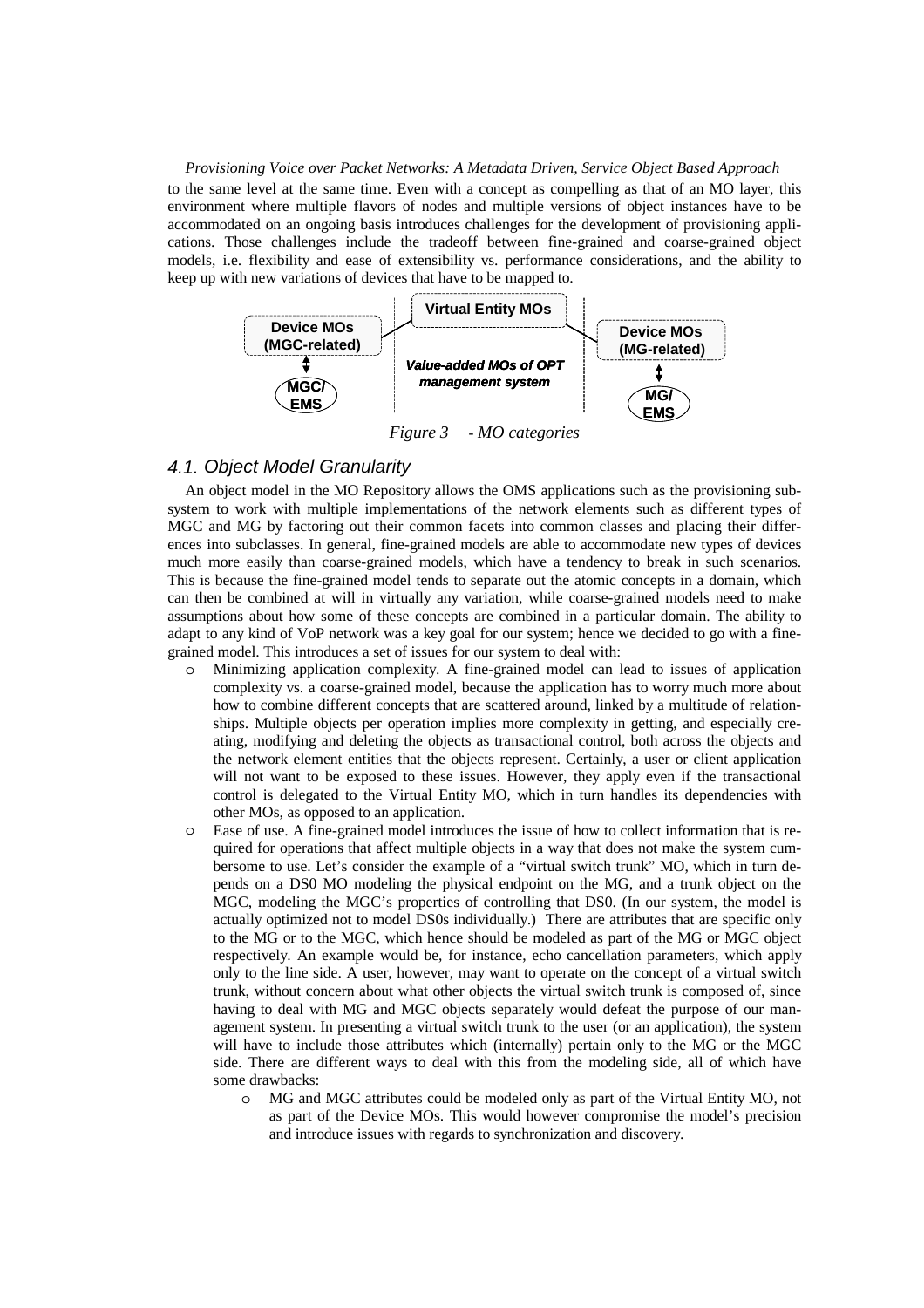- o The Virtual Entity MO could duplicate, or "cache" relevant attributes of Device MOs that need to be exposed to the user. The drawback is that this introduces other practical issues with regards to maintainability (changes requiring extensions to MG or MGC objects would now also impact Virtual Entity MO) and object model integrity.
- o The Virtual Entity MO could offer actions with parameters that map to the Device MO attributes, so the model information is implicitly included in action parameters. Again, it introduces issues with regards to maintainability and maintaining integrity of actions and object model.

In addition, users and applications will want certain operations to extend over multiple MOs, such as when requiring a list of all trunks in a virtual switch. The system needs to provide object services to allow for these types of operations.

All this means while for system implementation purposes we prefer a fine-grained object model, the user will want to operate on a coarse-grained object model. This difference has to be reconciled, and is key to how our system works. At the provisioning subsystem level, applications such as a GUI or an OSS could be greatly simplified if the services are already presented at this coarse-grained concept. Using virtual switch trunks as example, these high level applications should be able to get virtual switch trunks, modify virtual switch trunks, create a new virtual switch trunk and delete virtual switch trunks, not the individual fine-grained objects. Our approach presented in section 5 provides just that: it allows to retain the benefits of a fine-grained object model at the managed object layer in terms of maintainability and extensibility, yet offers users and applications the benefits of a coarse-grained object model which is exposed through SOs that are driven by meta-data to require minimum development or customization effort.

#### *4.2. Variations in the Managed Objects*

Having a generic object model in theory shields the application from the actual entities they are representing. In reality there are always variations among network element implementation or types and versions of the same element type, requiring different mappings as implemented for instance in the behavior modules. Some of the types and versions introduce slight modifications at the model level, such as varying ranges for a parameter depending on NE capacity (e.g. 1..100 or 1..1000). In some cases, a new parameter may need to be supported. Some attribute constraints may even have to be determined at run-time based on some formula, state information or current configuration.

In general, the client application should be aware of those variations so that input ranges can be checked at the client level and the right choices requested from the user, as opposed to having to engage in trial-and-error behavior. Extending and modifying the object model for all such cases can be impractical and requires changes not only in the MO layer but also the client that makes use of it. When applications have to simultaneously support multiple types and versions of the network element components, implementing those rules on the client application side quickly becomes unmanageable from a development perspective. A lightweight, dynamic extension capability on top of the existing object model that allows to account for minor deviations and variations of the object model and its behavior is much preferable. Introspection and dynamic invocation capabilities that allow clients to be generically implemented are addressed by our approach that will be presented in the next section.

# 5. The Service Object Concept

In this section, we introduce the concept of Service Objects (SOs) to address the provisioning challenges discussed earlier. SOs provide a particular view on the object model provided by the underlying MO layer. These views allow the provisioning application to be decoupled from the fine granularity and variations of the model provided by the MO layer. Because they are driven by metainformation, they are easily introduced dynamically. The following concepts are distinguished:

o The instance information exposed through this view is referred to as the *Service Object*. The abstract concept that a view represents is referred to as the *SO type*.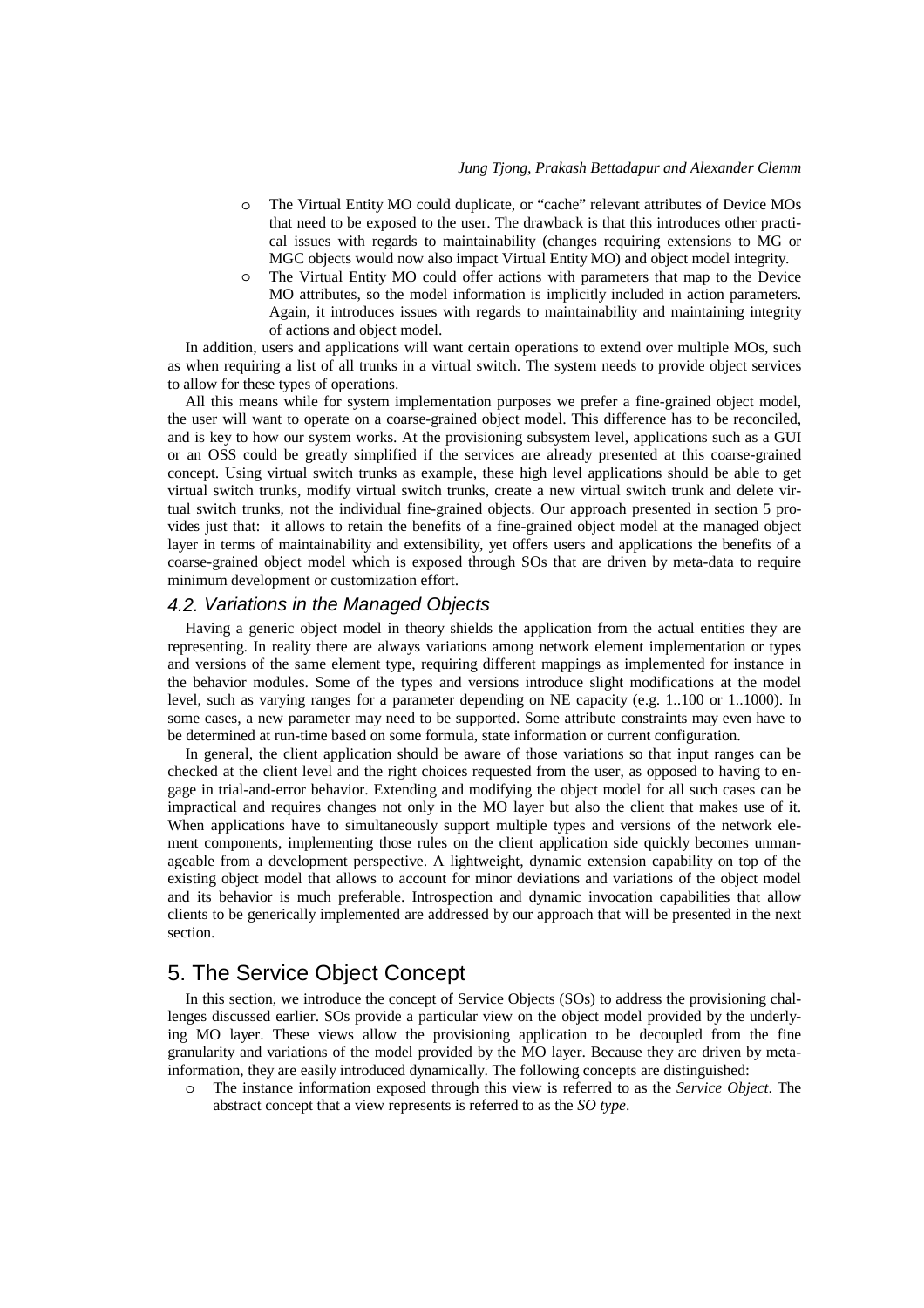- o The definition of a view is referred to as the *SO definition*. It is specified using XML. There can be multiple SO definitions for an SO type, reflecting different variations of the same concept as will be explained below.
- o SOs are not "objects" that are exposed directly. Rather, they are views that are accessed and operated upon through a dedicated set of server objects, called *SO components*. There is one set of SO components per SO type. SO components operate on the XML-based SO definitions to provide the specified views, i.e. they are meta-driven.

The following subsections elaborate these concepts in more detail.

#### *5.1. Service Objects*

A Service Object is a view that maps to one or more managed objects. It has parameters that map to attributes of the associated MOs, as specified in the SO definition. It addresses the issues outlined in section 4 as follows:

- o Object model granularity. Because an SO can pertain to multiple MOs, it can effectively aggregate them into a more coarse-grained model to better address the users' and applications' needs. The SO not only exposes information to applications, it also allows applications to operate on this view as if it were a single entity.
- o MO variations. To address the variability of the MOs, the dependencies between the SO parameters and the MO variations resulting from type and versions of the network element are specified declaratively as part of the SO definition. There can be multiple SO definitions per SO type. Only one SO definition is valid for any particular SO, depending on certain predefined properties of the MO that the SO maps to. Those properties are the containing network element type or version. This allows us to specify such dependencies and constraints only at the SO level without requiring any changes in the MO model. By building on top of SOs and interfacing to SO Handlers rather than the MOs directly, no modifications in client applications are necessary as they make use of the introspection and dynamic invocation capabilities that the SO components provide.

Again, SOs constitute just a view. We are not defining a new object model layer and we are not mediating MOs into a new model. No new persistent or transient object are created.



*Figure 4 – Service Objects* 

Figure 4 shows a conceptual diagram of a Service Object that maps to three managed objects. SO has three parameters which map to attributes a, b, and c of MOs A, B, and C, respectively. Suppose an extension to the MO layer's object model is introduced, leading to a new MO class C' which includes a new attribute d. (A concrete example would be SO representing a trunk view, with C representing the line side of the MG, with d being a new line attribute for echo cancellation, which we would like to include in our trunk view.) A new view SO' needs to be defined which takes the new mapping to  $C'$  with the new attribute d into account. Both  $SO$  and  $SO'$  represent variations of the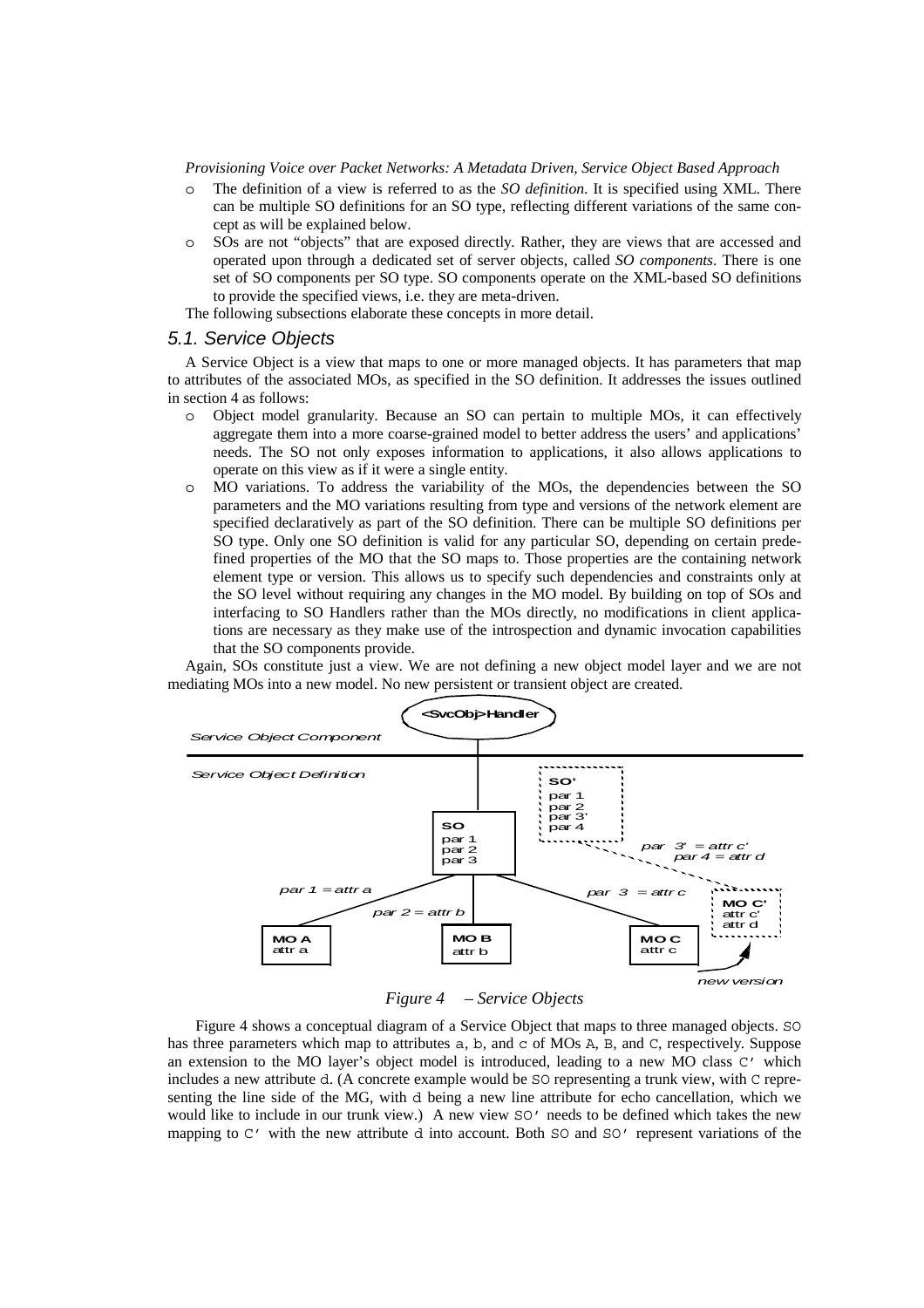same concept (in the example, an application would think of both simply as a trunk). Whether an application invokes SO or SO' is handled transparently by the Handler, which determines the applicable SO definition for its SO type.

#### *5.2. Service Object Components*

Transparency and flexibility to client applications is achieved by providing a set of services that allow provisioning applications to operate on SOs as if they were MOs, creating, retrieving, modifying, and deleting SOs, based on the declarative SO definitions. These services are provided by a set of application level server components, called SO components, that in our case are implemented as EJBs. These components are Handler, Iterator or Cursor, and Browser, as illustrated in figure 5. As mentioned before, there is one set of components for each SO type. SO components are meta-driven by SO definitions.



*Figure 5 Service Object Component Interfaces* 

The Handler is a component that allows for SO creation, modification and deletion, as well as Provisioning Job related services. (Provisioning Job services are to be used with Provisioning Job components that provide a batch/scheduled provisioning services. This paper will not discuss this aspect further.) In addition, the Handler provides services to retrieve the SO parameters of the SO definition, allowing client applications to discover how an SO has been defined. Since the Handler component is the most critical component, its services are described in more detail in section 5.3.

The Iterator is a component that provides list or search services to find SOs based on some criteria. This component only returns summary information about the SO and not the entire parameter values of the SO. The SO itself can be retrieved using the Handler component. A client will receive SOs asynchronously, and option to receive updates to keep the list up-to-date is available. The Cursor component is the synchronous version of the Iterator and provides database cursor like functionality.

The Browser is an optional component that can be used to display a containment hierarchy of the elements associated with a SO. For instance, the Browser component could return a physical containment of the equipment. One of the purposes of this component is for applications to be able to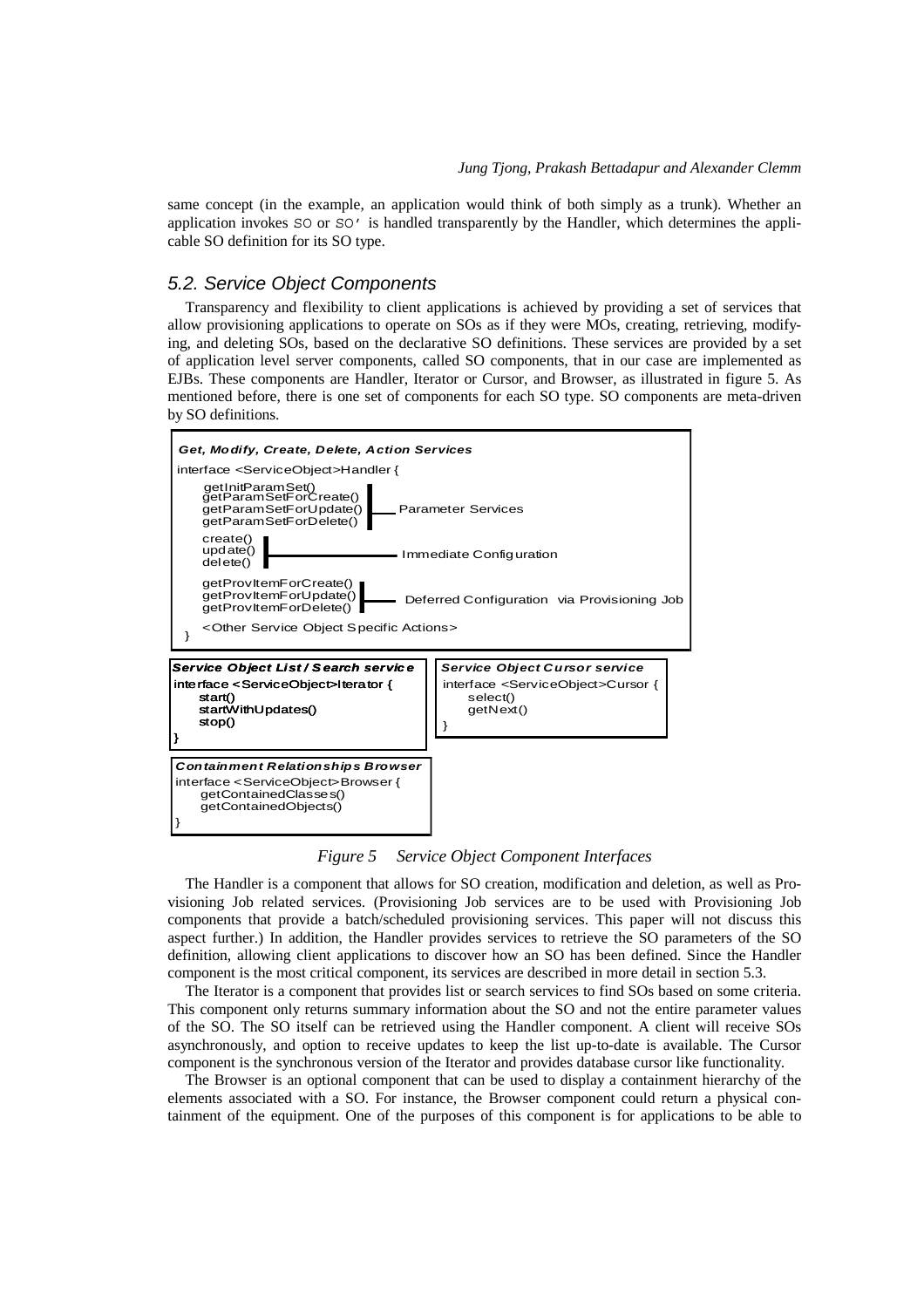*Provisioning Voice over Packet Networks: A Metadata Driven, Service Object Based Approach* choose resources used in creating a new SO. Another is for selecting an element to be used for selection criteria in searching SOs.

### *5.3. Service Object Handler Services*

All Handler components implement the same basic and generic service interface. Information about SOs is returned in the form of a set of parameters, which map in a specified way to the underlying MOs. To create or modify SOs, the Handler similarly takes the input as a set of parameters. Thus no SO specific interfaces are needed to perform the basic services of retrieval, creation, modification and deletion. Since a Handler component is provided per SO type, a customized SO specific interface can be provided if required. This approach is similar to the Attribute Value Assertion (AVA) concept in the CMIP protocol or the VarBind concept in SNMP but with a difference. The client of CMIP or SNMP services generally must know what parameters or attributes must be specified for the object as well as constraints for their values. Usually the knowledge about variations must be coded into the client applications. While some constraints are defined in the object definition, these definitions are static and not necessarily implemented by the specific object that the client is interacting with. On the other hand, the SO Handler component that processes the create, modify and delete requests allow clients to discover the required parameters and their rules using the parameter services interface (see *getInitParamSet(), getParamSetForCreate(), getParamSetForUpdate()* and *getParamSetForDelete()* in Figure 4.)*.* The rules are returned as parameter properties and constraints. They are generated by the SO Handler component based on the static definition of the parameter properties and constraints in the SO definition and run-time behavior coded in the Handler component. For example, the list of allowed value may be constructed and retrieved at run-time from the network element itself.

In essence the interaction between the SO Handler and its clients resembles the interaction between an application and a human user. When a user creates a new object through a graphical user interface, typically the application would ask what type of object to be created and some initial parameters that are known to apply generically. Then it would prompt the user for the parameters that need to be specified through a series of forms. These forms usually perform value checking for the parameters. This contrasts with a (less friendly) interface in which a user would have to know a priori which parameters are required and what constraints apply, having to provide them without being prompted.

The Handler component is well suited to implement such applications. The parameter set and its rule can be used to render the form. Once the form is populated, the parameter set is sent to the Handler either by invoking the *create()* method directly or by invoking *getProvItemForCreate()* to get provisioning items that can be added into a provisioning job. The Handler component also contains business logic that will perform any checking and validation that go beyond parameter checking.

#### *5.4. Service Object Definition*

The SO Definition serves as a meta-data for the SO Handler component in providing its parameter services. Thus the rules are not hard-coded but data-driven. XML is used to define SOs because of the hierarchical nature of the content structure and the wide availability of the XML parser. This standard has become widely used recently as a format for exchanging data between applications and for configuration files. An SO definition contains two basic parts:

- o The SO parameter definition specifies the properties of SO parameters, such as data type, constraints, associated Managed Object class and attribute, and presentation information like label and a short help text. These properties can be overridden based on the type and version of the MGC, MG and MG card components in the definition itself. This facility can also be used to specify default, range or enumeration values or even parameter labels that are sensitive to type and version of MGC, MG and MG Card. All parameter properties can be specialized this way.
- o The parameter set definition specifies the SOs themselves, i.e. their parameters and appropriate subsets for various types and versions of the MG, MGC and MG card components of the Virtual Switch.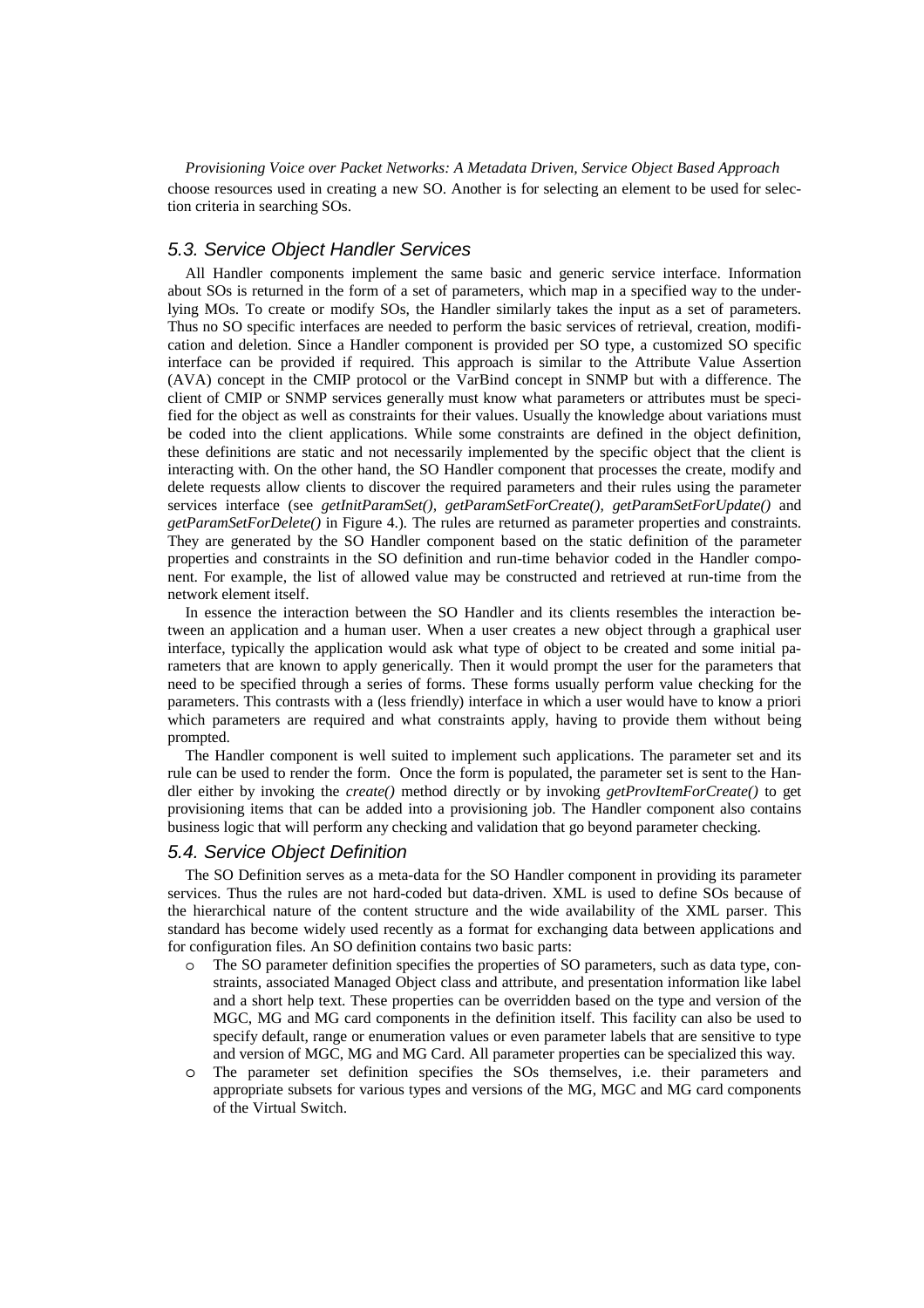Each SO type is associated with a configuration file. The structure of the configuration file is shown in Figure 6. A configuration file contains one or more SO definitions. Each SO definition contains four basic sections:



*Figure 6 - Service Object Definition XML Structure* 

- o The initial parameter set defines the parameters that user need to specify in creating a new SO. The information in the type and version information is used to select the parameter set.
- o The parameter group definition is to define a logical grouping of parameters in the parameter set. This can be used, for example to group parameters together in the user interface form.
- o The parameter definition specifies properties associated with the parameters. A parameter definition constraint section allows to specify or restrict the properties to certain NE types and versions. For example, the TYPE VS attributes could be mgc\_type*="*vsc*"* and mgc\_vs*="*8.1*"* to indicate that the particular parameter only applies for MGCs of type VSC with version 8.1.
- o The parameter set definition specifies the parameters that are applicable to a particular NE type and version. It includes two attributes moClass and moAttr that specify which Managed Object class and Managed Object Attributes are associated with the parameter.

# 6. Implementation Experience

In this section we will describe how the SO concepts have been realized in the OMS Provisioning Subsystem. We will also present interactions between a client and the SO components to further illustrate their usage.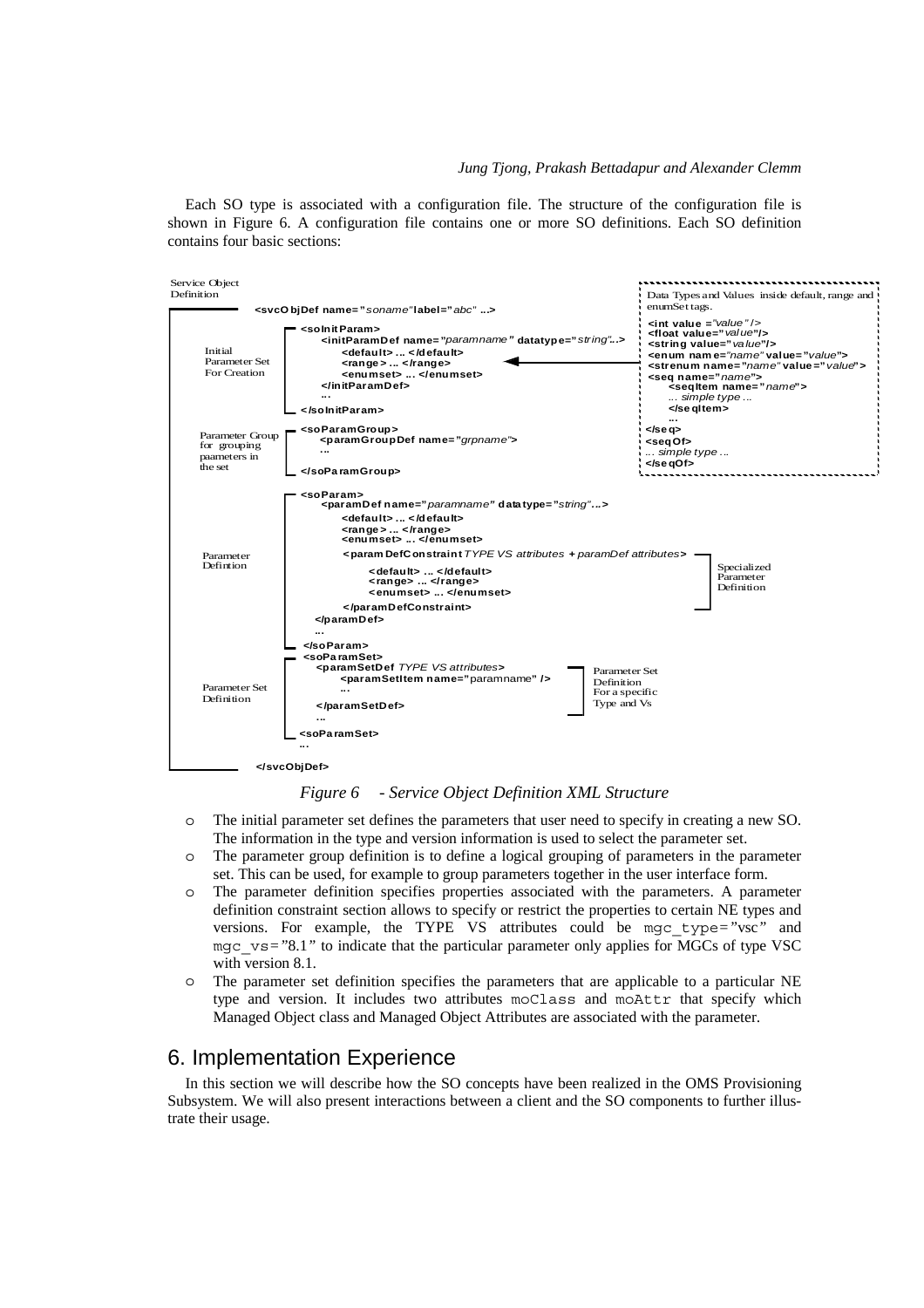#### *6.1. Provisioning Subsystem*

The OMS Provisioning Subsystem provides functions for configurations associated with day-today VoP service provisioning. Among the frequently performed configurations are adding, modifying and deleting PRI-Backhaul, Trunk Group, Trunk and Route List. These entities constitute SO types and are represented in the MO repository as multiple MOs.

We choose to implement the SO components using Java and EJB for ease of implementation and Java GUI integration (by allowing Java objects to be passed between the component and the GUI). For each SO type we introduce its own Handler and Iterator components. For example, the Trunk-Handler and TrunkIterator implement the Handler and Iterator components for Trunk SO. The Browser components are shared among the SOs since the resources needed to provision them can be presented with the same set of objects. We followed the SO component pattern to also create a provisioning job handler component that provides services for creating, modifying and deleting provisioning jobs, which control batches of prescheduled provisioning activities. Because of the transactional nature of provisioning jobs, they are persisted in a repository.

Using the SO components we are able to create a Java based GUI that is largely generic (SO specific behavior and business logic is provided by the Handler component). We design a GUI frame, shown in Figure 7, that displays a tree view on the left panel, and list view on the right panel. The content of the tree view is driven by the data returned by the Browser component and would show a virtual switch containing the MGs with their physical equipment hierarchy and the MGC with its logical components, such as route lists. The content of the list view is driven by the Iterator component. The list view frame is replaced by a form to display SO parameters when users create a new SO or modify one of the existing SOs from the list in the list view.



*Figure 7 GUI Display* 

The GUI also shows a list of provisioning job that has been submitted and their status. When user creates, modifies or deletes one or more SOs using a provisioning job, a new provisioning job is created in the Provisioning Object Repository. The behavior associated with the provisioning job in the repository would then execute the newly created provisioning job and update its status after it has been processed. We will discuss the interaction between the GUI and the Handler component in a PRI-Backhaul creation and modification.

#### *6.2. GUI and Service Component Interactions*

There are two options for provisioning an SO: immediate provisioning that applies the configuration immediately to the NEs, or provisioning through provisioning job that applies the configuration in the background at a prescheduled time. Here we will illustrate the provisioning of a PRI backhaul that would require the use of a provisioning job.

The first step in the configuration process is for the GUI to create a new provisioning job request. The second step is to fill it with provisioning job items related to creation, modification or deletion requests that are returned by the SO Handler component. Finally when the provisioning job request is completed, the GUI submits the provisioning job request to the provisioning job Handler component. When a user adds a new PRI backhaul, the GUI first retrieves the initial parameter set using the Han